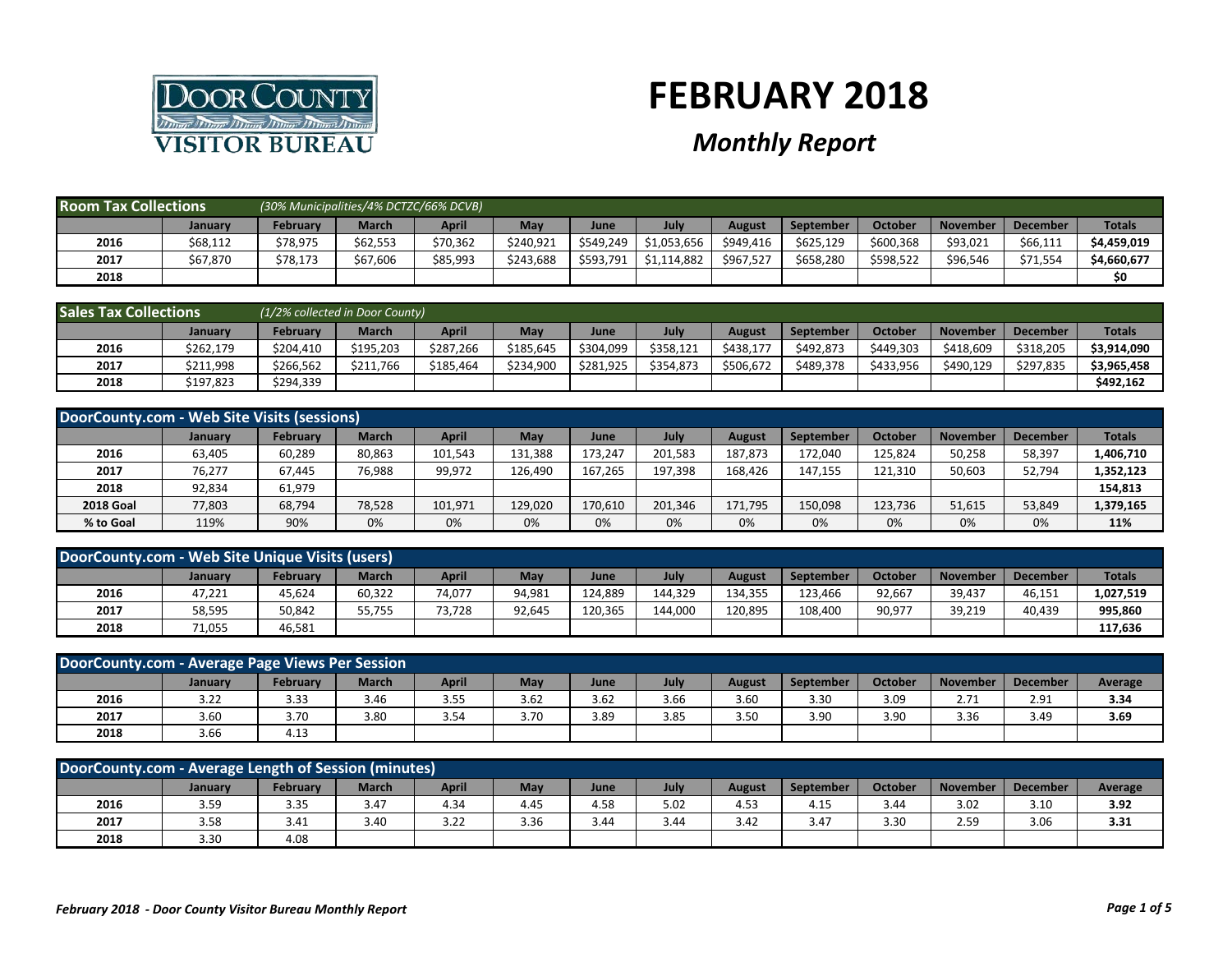| DoorCounty.com - Mobile Web Site Useage |         |          |              |        |                  |        |         |         |                  |         |                 |                 |               |
|-----------------------------------------|---------|----------|--------------|--------|------------------|--------|---------|---------|------------------|---------|-----------------|-----------------|---------------|
|                                         | January | February | <b>March</b> | April  | Mav <sup>*</sup> | June   | July    | August  | <b>September</b> | October | <b>November</b> | <b>December</b> | <b>Totals</b> |
| 2016                                    | 30,943  | 31,015   | 39,684       | 50,397 | 69,140           | 91.729 | 14.452  | 103,485 | 103,174          | 73,631  | 26,980          | 31,466          | 766,096       |
| 2017                                    | 38,705  | 35,937   | 41,817       | 57,049 | 71.136           | 95,896 | 102.656 | 102.829 | 90.935           | 77,295  | 30,030          | 32,231          | 776,516       |
| 2018                                    | 42.449  | 26,734   |              |        |                  |        |         |         |                  |         |                 |                 | 69,183        |

| DoorCounty.com - Top Ten Most Requested Pages for the Month | <b>FEBRUARY 2018</b>                          |                          |
|-------------------------------------------------------------|-----------------------------------------------|--------------------------|
| $1)$ /Home                                                  | 5) /stay/log-cabin-log-house                  | 9) /stay/hotel-motel-inn |
| 2) / experience/events                                      | 6) /social-contest-2018/thank-you             | 10)/stay/resort-condo    |
| 3) /social-contest-2018                                     | 7) /discover/guides-and-reports/visitor-guide |                          |
| 4) /stay                                                    | 8) /stay-cottage-house                        |                          |

| DoorCounty.com - Top Ten Sources for the Month | <b>FEBRUARY 2018</b>                  |                                |
|------------------------------------------------|---------------------------------------|--------------------------------|
| 1) Google/organic                              | 5) google/cpc                         | 9) Instagram / Instagram Ad    |
| $2)$ (direct) / (none)                         | 6) Door County Visitor Bureau / Email | 10) midwestliving.com/referral |
| 3) Facebook/Facebook Ad                        | 7) m-facebook.com/referral            |                                |
| 4) bing/organic                                | 8) yahoo/organic                      |                                |

| <b>Social Media: Facebook</b> |                |                 |              |              |           |           |           |               |           |                |                 |                 |                    |
|-------------------------------|----------------|-----------------|--------------|--------------|-----------|-----------|-----------|---------------|-----------|----------------|-----------------|-----------------|--------------------|
| <b>Impressions</b>            | January        | February        | <b>March</b> | <b>April</b> | May       | June      | July      | <b>August</b> | September | October        | <b>November</b> | <b>December</b> | <b>Totals</b>      |
| 2016                          | 994,271        | 1,014,098       | 758,324      | 1,194,643    | 1,530,365 | ,611,401  | 2,131,033 | 2,262,757     | 3,573,818 | 3,378,374      | 1,313,169       | 1,228,910       | 20,991,163         |
| 2017                          | 1,730,644      | 1,649,293       | 1,603,254    | 2,687,615    | 2,259,999 | 1,435,229 | 1,284,035 | 3,663,514     | 2,488,993 | 2,534,517      | 2,129,113       | 3,660,362       | 27,126,568         |
| 2018                          | 3,072,518      | 1,743,557       |              |              |           |           |           |               |           |                |                 |                 | 4,816,075          |
| <b>Post Views</b>             | January        | <b>February</b> | <b>March</b> | <b>April</b> | May       | June      | July      | <b>August</b> | September | <b>October</b> | <b>November</b> | <b>December</b> | <b>Totals</b>      |
| 2016                          | 780,727        | 773,366         | 581,832      | 855,534      | 1,164,837 | 1,281,364 | 1,480,357 | 1,559,301     | 2,824,540 | 2,534,054      | 910,455         | 817,399         | 15,563,766         |
| 2017                          | 1,103,020      | 1,043,540       | 938,185      | 1,891,205    | 1,540,501 | 1,434,702 | 1,368,385 | 1,745,392     | 1,347,353 | 1,574,426      | 1,312,850       | 1,860,703       | 17,160,262         |
| 2018                          | 1,837,851      | 957,819         |              |              |           |           |           |               |           |                |                 |                 | 2,795,670          |
| <b>Page Views</b>             | January        | February        | <b>March</b> | <b>April</b> | May       | June      | July      | <b>August</b> | September | October        | <b>November</b> | <b>December</b> | <b>Totals</b>      |
| 2016                          | 112,475        | 103,983         | 87,177       | 153,588      | 172,031   | 113,158   | 233,864   | 369.832       | 311,572   | 335,892        | 272,806         | 317,219         | 2,583,597          |
| 2017                          | 381,660        | 362,131         | 333,465      | 348.118      | 312.141   | 231,287   | 460,568   | 539.086       | 409.225   | 479.657        | 393,911         | 670.987         | 4,922,236          |
| 2018                          | 546,738        | 532,621         |              |              |           |           |           |               |           |                |                 |                 | 1,079,359          |
| Engagement                    | January        | February        | <b>March</b> | <b>April</b> | May       | June      | July      | <b>August</b> | September | October        | <b>November</b> | <b>December</b> | <b>Totals</b>      |
| 2016                          | 28,766         | 20,520          | 15,324       | 31,493       | 34,883    | 34,678    | 65,406    | 43,487        | 79,971    | 61,204         | 30,010          | 25,511          | 471,253            |
| 2017                          | 39,773         | 43,991          | 32,927       | 43,020       | 31,885    | 41,407    | 39,918    | 60,790        | 49,173    | 49,598         | 33,445          | 66,286          | 532,213            |
| 2018                          | 65,342         | 38,704          |              |              |           |           |           |               |           |                |                 |                 | 104,046            |
| <b>2018 Goal</b>              | 40,966         | 45,311          | 33,915       | 43,880       | 32,842    | 42,235    | 41,116    | 62,614        | 50,648    | 51,085         | 34,448          | 68,275          | 547,335            |
| % to Goal                     | 160%           | 85%             | 0%           | 0%           | 0%        | 0%        | 0%        | 0%            | 0%        | 0%             | 0%              | 0%              | 19%                |
| <b>Likes</b>                  | <b>January</b> | <b>February</b> | <b>March</b> | <b>April</b> | May       | June      | July      | <b>August</b> | September | October        | <b>November</b> | <b>December</b> | <b>Year Growth</b> |
| 2016                          | 72,921         | 73,486          | 74,087       | 75,303       | 76,495    | 77,563    | 81,042    | 82,364        | 84,598    | 86,485         | 86,912          | 87,148          | 20%                |
| 2017                          | 87,739         | 88,349          | 88,780       | 89,837       | 91.086    | 92,516    | 93,673    | 94,867        | 97,690    | 99,648         | 100.489         | 101.720         | 16%                |
| 2018                          | 103,071        | 103,645         |              |              |           |           |           |               |           |                |                 |                 |                    |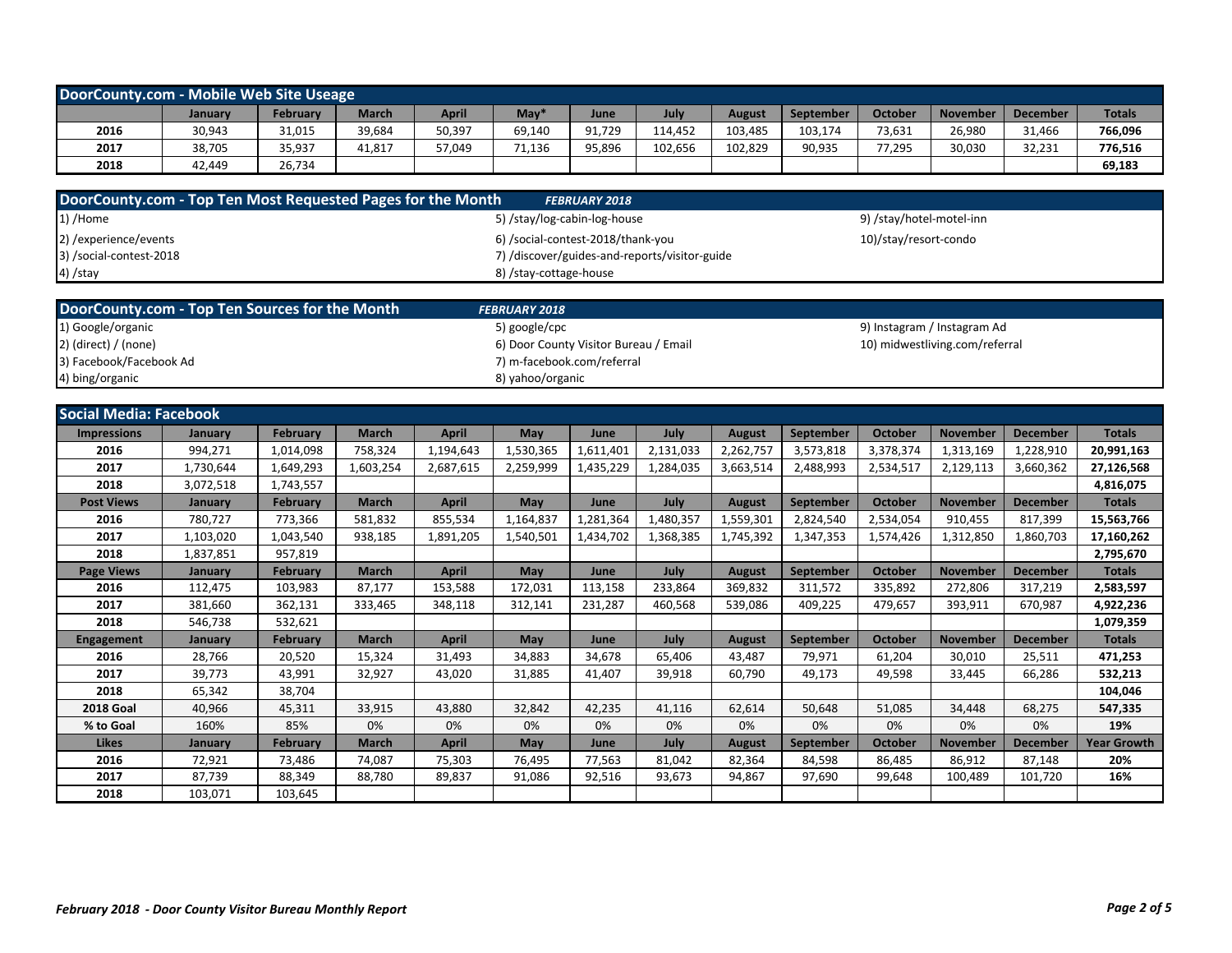| Social Media: Instagram |                |          |              |              |        |        |        |        |                  |         |                 |                 |                    |
|-------------------------|----------------|----------|--------------|--------------|--------|--------|--------|--------|------------------|---------|-----------------|-----------------|--------------------|
| <b>Followers</b>        | <b>January</b> | February | <b>March</b> | <b>April</b> | May    | June   | July   | August | September        | October | <b>November</b> | <b>December</b> | <b>Year Growth</b> |
| 2017                    | 19,129         | 19,735   | 20,390       | 21,199       | 20955  | 21,616 | 22,336 | 23,170 | 24,454           | 25,758  | 26,662          | 27,252          | 42%                |
| 2018                    | 28,530         | 29,300   |              |              |        |        |        |        |                  |         |                 |                 |                    |
| <b>Comment Likes</b>    | <b>January</b> | February | <b>March</b> | <b>April</b> | May    | June   | July   | August | <b>September</b> | October | <b>November</b> | <b>December</b> | <b>Total</b>       |
| 2017                    | 13,320         | 10,969   | 10,416       | 11,025       | 18,711 | 14,257 | 25,873 | 45,631 | 30,539           | 35,793  | 28,211          | 28,914          | 273,659            |
| 2018                    | 45,098         | 42,117   |              |              |        |        |        |        |                  |         |                 |                 | 87,215             |
| <b>2018 Goal</b>        | 13,720         | 11,298   | 10,728       | 11,356       | 19,272 | 14,685 | 26,649 | 47,000 | 31,455           | 36,867  | 29,057          | 29,781          | 281,868            |
| % to Goal               | 329%           | 373%     | 0%           | 0%           | 0%     | 0%     | 0%     | 0%     | 0%               | 0%      | 0%              | 0%              | 31%                |

|                    | <b>Social Media: Twitter</b> |          |              |              |         |         |        |               |                  |         |                 |                 |                    |  |
|--------------------|------------------------------|----------|--------------|--------------|---------|---------|--------|---------------|------------------|---------|-----------------|-----------------|--------------------|--|
| <b>Followers</b>   | <b>January</b>               | February | <b>March</b> | <b>April</b> | May     | June    | July   | August        | <b>September</b> | October | <b>November</b> | <b>December</b> | <b>Year Growth</b> |  |
| 2016               | 4,411                        | 4,459    | 4,547        | 4,588        | 4,661   | 4,760   | 4,878  | 4,955         | 5,019            | 5,068   | 5,600           | 5,120           | 16%                |  |
| 2017               | 5,201                        | 5,264    | 5,368        | 5,439        | 5,531   | 5,674   | 5,731  | 5,858         | 5,947            | 6,034   | 6,067           | 6,062           | 15%                |  |
| 2018               | 6,114                        | 6,178    |              |              |         |         |        |               |                  |         |                 |                 |                    |  |
| <b>Impressions</b> | <b>January</b>               | February | <b>March</b> | <b>April</b> | May     | June    | July   | <b>August</b> | September        | October | <b>November</b> | <b>December</b> | <b>Totals</b>      |  |
| 2016               | 108.000                      | 90,700   | 121,000      | 62,800       | 105,000 | 141,000 | 94,300 | 80,700        | 76,900           | 77.600  | 161,619         | 288,285         | 1,407,904          |  |
| 2017               | 51,700                       | 50,300   | 52,500       | 226,000      | 238,000 | 50,100  | 48,700 | 63,300        | 50,900           | 42,000  | 41,000          | 36,600          | 951,100            |  |
| 2018               | 40,100                       | 36,800   |              |              |         |         |        |               |                  |         |                 |                 | 76,900             |  |
| <b>2018 Goal</b>   | 53,251                       | 51,809   | 54,075       | 232,000      | 244.210 | 51,603  | 50,161 | 65,199        | 53,427           | 43.100  | 43,100          | 37,698          | 979,633            |  |
| % to Goal          | 75%                          | 71%      | 0%           | 0%           | 0%      | 0%      | 0%     | 0%            | 0%               | 0%      | 0%              | 0%              | 8%                 |  |

| <b>Pay-Per-Click Results</b> |         |          |              |              |        |       |       |               |           |         |                 |          |               |
|------------------------------|---------|----------|--------------|--------------|--------|-------|-------|---------------|-----------|---------|-----------------|----------|---------------|
|                              | January | Februarv | <b>March</b> | <b>April</b> | May    | June  | July  | <b>August</b> | September | October | <b>November</b> | December | <b>Totals</b> |
| 2016                         | 2,577   | 5,584    | 7,131        | 8,905        | 14,312 | 5,161 | 1,365 | 8,939         | 9,289     | 1,357   | 831             | 477      | 65,928        |
| 2017                         | 3,316   | 4,711    | 4,356        | 7,920        | 9,886  | 7,837 | 6,338 | 409,          | 8,916     | 4,210   | 2,745           | 2,697    | 68,341        |
| 2018                         | 2,988   | 2,652    |              |              |        |       |       |               |           |         |                 |          | 5,640         |

| Door County E-Newsletter - Number of E-Mail Subscribers |         |                 |              |         |         |         |         |        |           |         |                 |                 |                    |
|---------------------------------------------------------|---------|-----------------|--------------|---------|---------|---------|---------|--------|-----------|---------|-----------------|-----------------|--------------------|
|                                                         | January | <b>February</b> | <b>March</b> | April   | May     | June    | July    | August | September | October | <b>November</b> | <b>December</b> | <b>Year Growth</b> |
| 2017                                                    | 190,046 | 190,194         | 190,242      | 190,260 | 190.445 | 196,070 | 200,066 | 201,81 | 208,021   | 209,186 | 212.923         | 215.634         | 13%                |
| 2018                                                    | 217,799 | 217.426         |              |         |         |         |         |        |           |         |                 |                 |                    |

| Door County E-Newsletter - Open Rates |         |                                                           |              |              |        |        |        |        |           |         |                 |                 |         |
|---------------------------------------|---------|-----------------------------------------------------------|--------------|--------------|--------|--------|--------|--------|-----------|---------|-----------------|-----------------|---------|
|                                       | January | <b>February</b>                                           | <b>March</b> | <b>April</b> | May    | June   | July   | August | September | October | <b>November</b> | <b>December</b> | Average |
| 2016                                  | 23.32%  | 20.69%                                                    | 22.05%       | 29.88%       | 30.54% | 29.73% | 31.08% | 26.95% | 29.14%    | 26.27%  | 22.19%          | 21.70%          | 26.13%  |
| 2017                                  | 19.00%  | 18.40%                                                    | 20.00%       | 20.30%       | 22.10% | 26.90% | 21.25% | 22.15% | 23.93%    | 23.25%  | 20.78%          | 17.39%          | 21.29%  |
| 2018                                  | 20.73%  | 18.86%                                                    |              |              |        |        |        |        |           |         |                 |                 |         |
|                                       |         | *New deployment platform and template introduced for 2017 |              |              |        |        |        |        |           |         |                 |                 |         |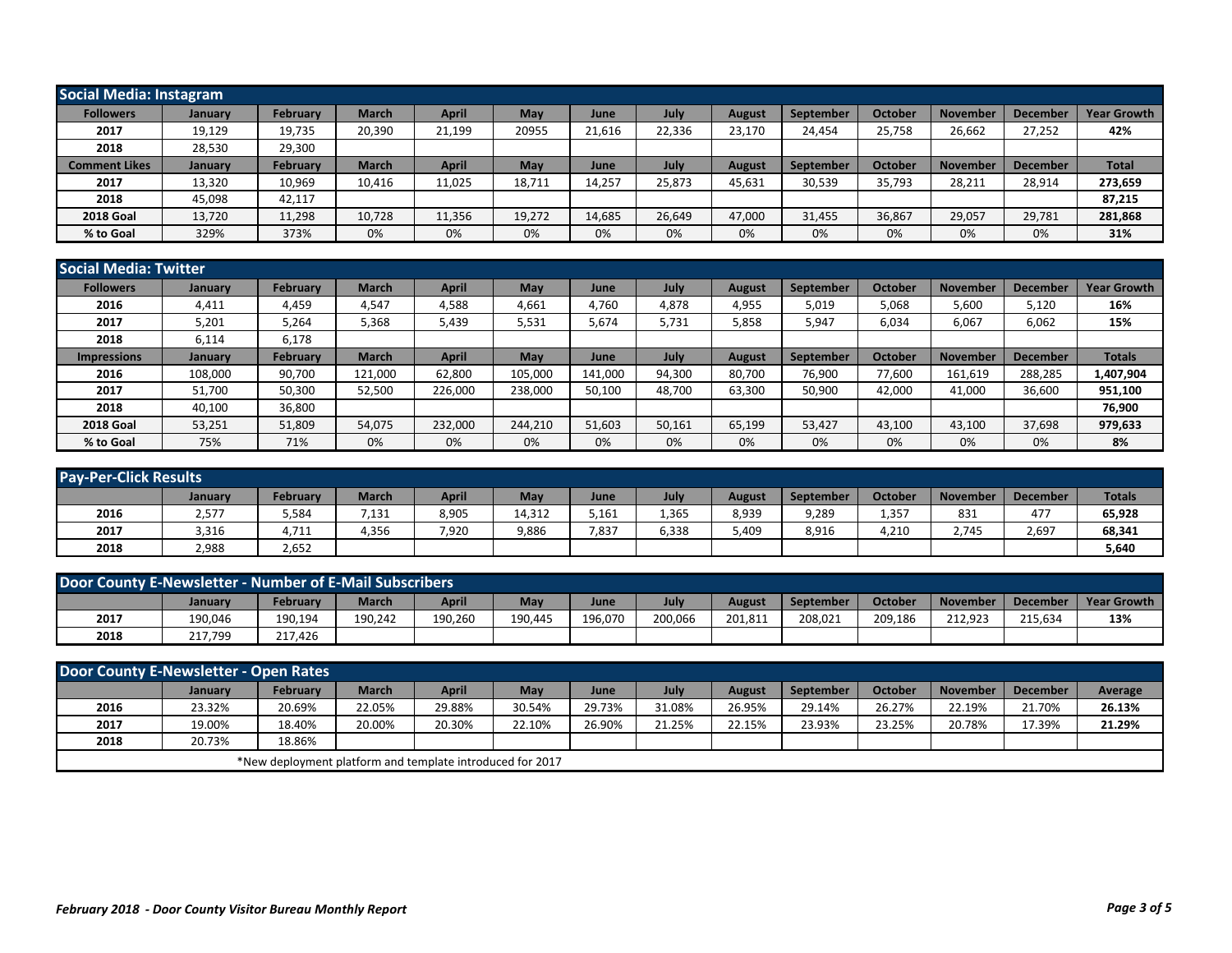| Door County E-Newsletter - Click Thru's |                |                                                           |              |       |       |       |       |               |                  |         |                 |                 |         |
|-----------------------------------------|----------------|-----------------------------------------------------------|--------------|-------|-------|-------|-------|---------------|------------------|---------|-----------------|-----------------|---------|
|                                         | <b>January</b> | February                                                  | <b>March</b> | April | May   | June  | July  | <b>August</b> | <b>September</b> | October | <b>November</b> | <b>December</b> | Average |
| 2016                                    | 3.53%          | 1.82%                                                     | 3.22%        | 3.58% | 4.18% | 3.37% | 3.90% | 2.71%         | 3.63%            | 3.11%   | 1.66%           | 1.72%           | 3.04%   |
| 2017                                    | 1.38%          | 44%،                                                      | 2.46%        | 2.54% | 2.97% | 3.33% | 3.21% | 3.25%         | 3.95%            | 3.41%   | 79%.            | 4.40%           | 2.84%   |
| 2018                                    | 2.42%          | 1.45%                                                     |              |       |       |       |       |               |                  |         |                 |                 |         |
|                                         |                | *New deployment platform and template introduced for 2017 |              |       |       |       |       |               |                  |         |                 |                 |         |

| <b>Advertising - Gross Impressions</b> |          |          |              |              |            |           |           |           |            |           |                 |                 |              |
|----------------------------------------|----------|----------|--------------|--------------|------------|-----------|-----------|-----------|------------|-----------|-----------------|-----------------|--------------|
|                                        | January  | February | <b>March</b> | <b>April</b> | May        | June      | July      | August    | September  | October   | <b>November</b> | <b>December</b> | <b>Total</b> |
| 2016                                   | 599,103  | 54,767   | 613.755      | 2,418,226    | 3,905,652  | 7,792,796 | 1.157.356 | 5,096,104 | 4,521,300  | 3,376,859 | 745,927         | 599,977         | 35,881,822   |
| 2017                                   | 985,753  | 833,234  | 1,013,617    | 7,603,408    | 21,657,197 | 8,729,671 | 3,703,971 | 5,517,368 | 30,509,295 | 5,855,064 | 2,353,032       | 1,925,577       | 90,687,187   |
| 2018                                   | 1,544.15 | 845,954  |              |              |            |           |           |           |            |           |                 |                 | 847.498.15   |

| <b>Advertising - Media Placed 2018</b> |          |          |         |         |     |      |     |        |           |                     |                 |                 |              |
|----------------------------------------|----------|----------|---------|---------|-----|------|-----|--------|-----------|---------------------|-----------------|-----------------|--------------|
|                                        | January  | February | March   | April   | May | June | Juh | August | September | Octobe <sub>l</sub> | <b>November</b> | <b>December</b> | <b>Total</b> |
| <b>Total Paid</b>                      | \$13,555 | \$9,886  |         |         |     |      |     |        |           |                     |                 |                 | \$23,441     |
| <b>Co-Op Dollars</b>                   | \$2,075  | \$2,500  | \$1,950 | \$3,650 |     |      |     |        |           |                     |                 |                 | \$10,175     |

| Online Video Views (includes YouTube channels, Vimeo channel and live or embedded Facebook videos featuring DCVB video content such as Explore The Door, Our Door County, AskDoCo, aerial videos, TV ads, etc) |         |                 |              |        |         |         |         |               |                  |         |                 |          |               |
|----------------------------------------------------------------------------------------------------------------------------------------------------------------------------------------------------------------|---------|-----------------|--------------|--------|---------|---------|---------|---------------|------------------|---------|-----------------|----------|---------------|
|                                                                                                                                                                                                                | Januarv | <b>February</b> | <b>March</b> | April  | May     | June    | July    | <b>August</b> | <b>September</b> | October | <b>November</b> | December | <b>Totals</b> |
| 2016                                                                                                                                                                                                           | 27,083  | 22.279          | 41,152       | 44,323 | 159.171 | 103,794 | 93.713  | 200,640       | 59,224           | 104.412 | 46.546          | 36,831   | 939,168       |
| 2017                                                                                                                                                                                                           | 108,900 | 58,593          | 230,569      | 93,567 | 310.189 | 108.740 | 156.202 | 273.789       | 131.248          | 67,796  | 30,235          | 118.576  | 1,688,404     |
| 2018                                                                                                                                                                                                           | 209.008 | 64,757          |              |        |         |         |         |               |                  |         |                 |          | 273.765       |

| <b>Media Marketing Program - Impressions</b> |                |                 |              |            |            |            |            |               |            |            |                 |                 |               |
|----------------------------------------------|----------------|-----------------|--------------|------------|------------|------------|------------|---------------|------------|------------|-----------------|-----------------|---------------|
|                                              | <b>January</b> | <b>February</b> | <b>March</b> | April      | Mav        | June       | July       | <b>August</b> | September  | October    | <b>November</b> | <b>December</b> | <b>Totals</b> |
| 2016                                         | 767,047        | 4,699,826       | 39,967,510   | 24,274,037 | 16.899.042 | 31,660,644 | 16,773,144 | 36,910,747    | 13,325,257 | 65,351,054 | 16,580,936      | 134.684.186     | 401,893,430   |
| 2017                                         | 1,622,190      | 23,245,548      | 46,255,024   | 59,347,949 | 63,113,257 | 471,473    | 9.467.495  | 12,243,846    | 9,599,786  | 43,134,997 | 25,556,173      | 20,199,694      | 314,257,432   |
| 2018                                         | 28,732,589     | 1,167,205       |              |            |            |            |            |               |            |            |                 |                 | 29,899,794    |
| <b>2018 Goal</b>                             | 17,721,602     | 15,698,403      | 31,791,266   | 27,335,006 | 22,590,866 | 24,368,782 | 30,670,553 | 30,799,275    | 18,825,760 | 86,966,427 | 15,205,237      | 36,454,027      | 358,427,204   |
| % to Goal                                    | 162%           | 7%              | 0%           | 0%         | 0%         | 0%         | 0%         | 0%            | 0%         | 0%         | 0%              | 0%              | 8%            |

| <b>Media Marketing Program - Visiting Journalists</b> |                  |                 |              |              |         |      |      |        |           |         |                 |                 |               |
|-------------------------------------------------------|------------------|-----------------|--------------|--------------|---------|------|------|--------|-----------|---------|-----------------|-----------------|---------------|
|                                                       | January          | <b>February</b> | <b>March</b> | <b>April</b> | May     | June | July | August | September | October | <b>November</b> | <b>December</b> | <b>Totals</b> |
| 2016                                                  |                  | 12              |              |              | 12<br>ᅭ | 16   |      | 13     |           | 14      |                 |                 | 72            |
| 2017                                                  | 11<br><b>. .</b> |                 |              |              |         | 16   |      | 15     |           | 12      |                 |                 | 72            |
| 2018                                                  |                  |                 |              |              |         |      |      |        |           |         |                 |                 |               |
| <b>2018 Goal</b>                                      | 10               |                 |              |              | 10      | 24   |      | 10     |           | 12      |                 |                 | 70            |
| % to Goal                                             | 90%              |                 |              |              | 0%      | 0%   | 0%   | 0%     |           | 0%      |                 |                 | 13%           |

| Media Marketing Program - Ad Value Equivalency (AVE) |                |                 |              |           |             |          |           |           |                  |           |                 |                 |               |
|------------------------------------------------------|----------------|-----------------|--------------|-----------|-------------|----------|-----------|-----------|------------------|-----------|-----------------|-----------------|---------------|
|                                                      | <b>January</b> | <b>February</b> | <b>March</b> | April     | May         | June     | July      | August    | <b>September</b> | October   | <b>November</b> | <b>December</b> | <b>Totals</b> |
| 2016                                                 | \$147,959      | \$94,919        | \$200,684    | \$186,717 | \$296.988   | \$87,288 | \$133,852 | \$242.453 | \$264,471        | \$136,292 | \$163,845       | \$282,954       | \$2,238,422   |
| 2017                                                 | \$84,480       | \$358,050       | \$249,878    | \$323,850 | \$1,422,511 | \$98,393 | \$42,510  | \$176,288 | \$62,018         | \$133,193 | \$125,645       | \$165,135       | \$3,241,951   |
| 2018                                                 | \$551,054      | \$22,137        |              |           |             |          |           |           |                  |           |                 |                 | \$573,191     |